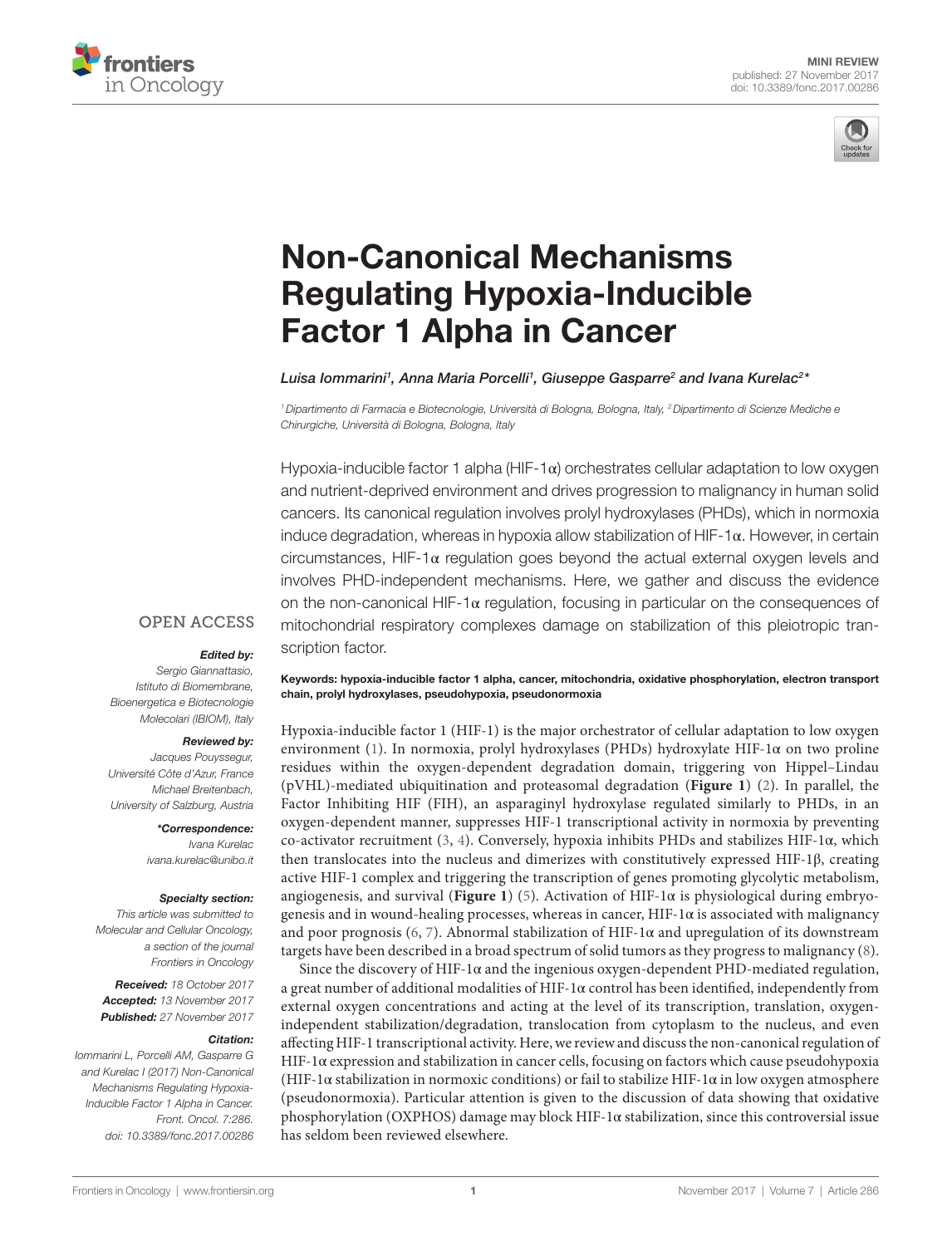

## <span id="page-1-0"></span>OXYGEN-INDEPENDENT HIF-1**α** STABILIZATION BY ONCOMETABOLITE-MEDIATED REGULATION OF PHDs **ACTIVITY**

The first evidence of an oxygen-independent regulation of HIF-1α stability *in vivo* was found in tumors harboring succinate dehydrogenase (SDH) and fumarate hydratase mutations [\(9\)](#page-5-8). Soon after, it was demonstrated that SDH inhibition stabilizes HIF-1α in normoxia due to increased concentrations of succinate, a byproduct and allosteric inhibitor of the PHD reaction [\(10\)](#page-5-9). This finding gave birth to the concept of "oncometabolites," which initially regarded the accumulation of certain Krebs cycle intermediates, such as succinate and fumarate ([11,](#page-5-10) [12](#page-5-11)), but may now be extended to any metabolite capable of triggering oncogenic or tumor suppressor signals. In the context of HIF-1 $\alpha$  regulation, pyruvate and lactate were suggested to promote pseudohypoxia ([13–](#page-5-12)[15](#page-5-13)), whereas the PHD substrate alpha-ketoglutarate ( $\alpha$ KG), as well as PHD co-factors ascorbate and Fe<sup>2+</sup>, were all shown to confer a dose-dependent HIF-1α destabilization in hypoxia ([16\)](#page-5-14) (**[Figure 2A](#page-2-0)**). For example, αKG increases the PHD affinity for oxygen and thus promotes HIF-1α hydroxylation and degradation even at low oxygen concentrations ([17,](#page-5-15) [18\)](#page-5-16). Accordingly, pseudonormoxia is observed in cells suffering nicotinamide nucleotide transhydrogenase deficiency or severe complex I damage, both conditions leading to NADH accumulation and consequent increase in αKG, due to the slowdown of the Krebs cycle rate ([19–](#page-5-17)[22](#page-5-18)). Conversely, the mitochondrial isocitrate dehydrogenase 3 alpha overexpression decreases αKG concentrations and promotes HIF-1 $\alpha$  stability [\(23\)](#page-5-19). Although mechanisms balancing oncometabolite concentrations represent intriguing therapeutic targets, their successful manipulation to fight cancer

is still to be optimized, most likely due to the complexity of oncometabolite-mediated HIF-1α regulation. For instance, hypoxia-induced miR-210 expression was shown to contribute to the succinate accumulation by causing respiratory complex II defects [\(24](#page-5-20), [25\)](#page-5-21). Moreover, whereas (L)-2 hydroxyglutarate promotes HIF-1α stabilization ([26](#page-5-22)), genetic lesions leading to the accumulation of the (R)-2 hydroxyglutarate enantiomer instead activate PHDs [\(27\)](#page-6-0).

## NON-CANONICAL OXYGEN-DEPENDENT REGULATION OF PHDs BY REDISTRIBUTION OF INTRACELLULAR OXYGEN FOLLOWING OXPHOS DAMAGE

As a solid cancer progresses, transformed cells usually activate HIF-1-mediated adaptations to hypoxic stress, which include downregulation of mitochondrial respiration to decrease the cells' requirement for oxygen [\(24](#page-5-20), [28](#page-6-1), [29\)](#page-6-2). However, several xenograft studies, and a few examples from human tumors, demonstrate that severe OXPHOS damage induces a series of metabolic and molecular anti-tumorigenic events which, among other, include destabilization of HIF-1 $\alpha$  ([20](#page-5-23), [21](#page-5-24), [30](#page-6-3)[–34](#page-6-4)). The anti-tumorigenic consequences of OXPHOS damage leading to HIF-1α destabilization come as a paradox to the known role of HIF-1 in promoting mitophagy and downregulation of OXPHOS genes ([24](#page-5-20), [28](#page-6-1), [29\)](#page-6-2) and are, therefore, discussed here in more detail. Hagen and colleagues pioneered in demonstrating that decreased oxygen consumption, due to OXPHOS inhibition in cancer cell lines, may result in redistribution of intracellular oxygen from respiratory enzymes to the PHDs, so that the latter become unable to sense external hypoxia ([35,](#page-6-5) [36\)](#page-6-6). As a result, HIF-1α is destabilized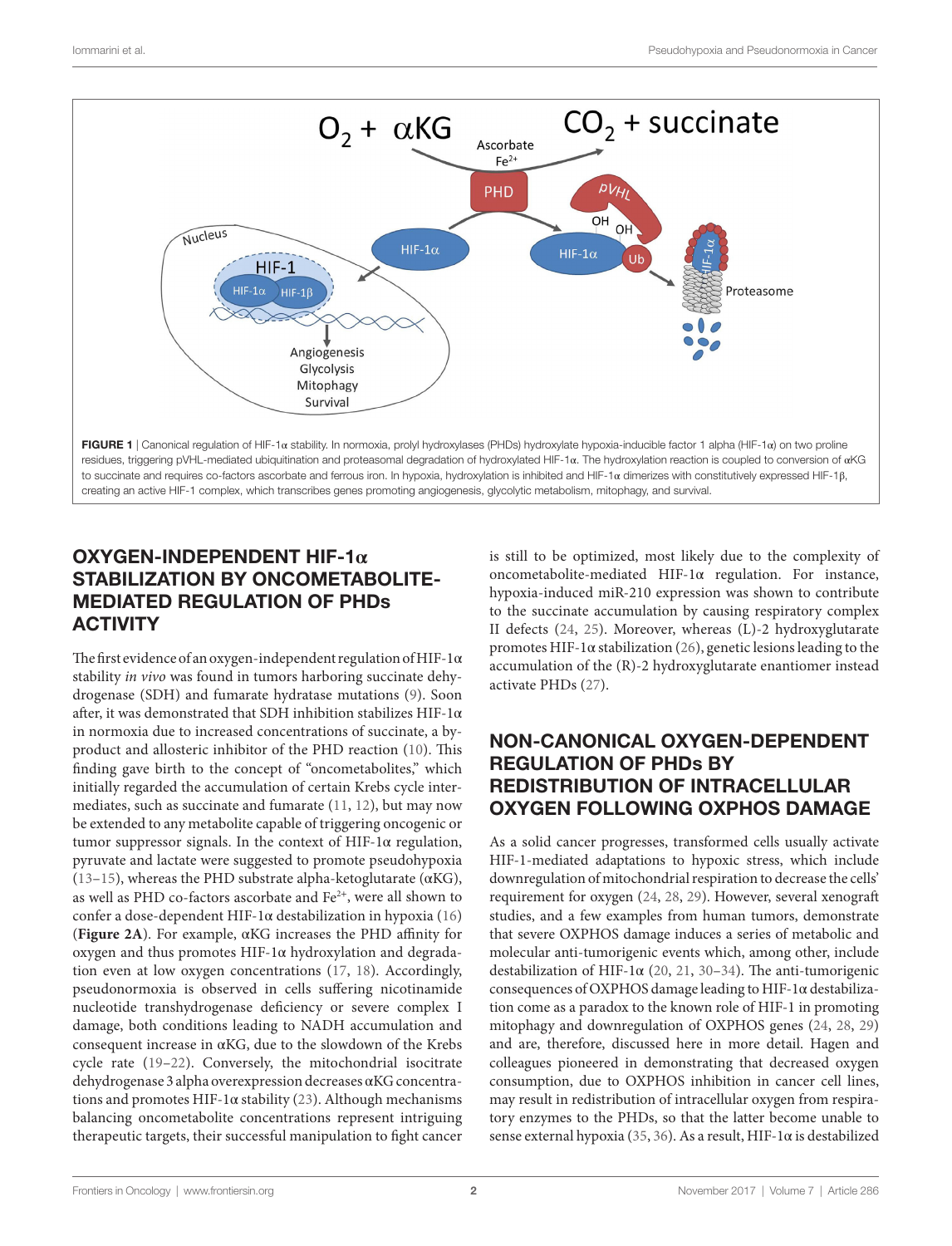

<span id="page-2-0"></span>Prolyl hydroxylase (PHD) activity may be blocked by accumulation of Krebs cycle metabolites succinate and fumarate, whereas αKG, and co-factors ascorbate and iron, boost PHDs activity regardless of oxygen levels. Activation of any factor promoting pVHL downregulation in normoxia will also lead to pseudohypoxic stabilization of HIF-1α. Finally, posttranslational modifications, such as methylation by SET7/9, or interactions with proteins, such as receptor of activated protein C kinase (RACK1) and HSP90, may regulate PHD accessibility to HIF-1 $\alpha$  and promote or block hydroxylation regardless of oxygen concentrations. (B) Severe damage or inhibition of oxidative phosphorylation (OXPHOS) complexes I, III, IV, or V, reduces oxygen consumption, which in turn may increase intracellular oxygen concentrations and cause pseudonormoxia. (C) MDM2 is an ubiquitine ligase, which promotes HIF-1α degradation in hypoxic environment when associated with tumor suppressor proteins. (D) Proteasome-independent HIF-1α degradation *via* chaperone-mediated autophagy is mediated by HSC70. (E) PI3K/Akt/mTOR axis is the major pathway involved in promoting *HIF1A* transcription and translation, regardless of oxygen concentrations and upon numerous protumorigenic stimuli. For example, elevated reactive oxygen species concentrations were shown to promote *HIF1A* transcription and translation *via* Akt signaling. On the other hand, conditions counteracting mTOR pathway, such as nutrient starvation, and possibly adenosine monophosphate kinase (AMPK) activation, may lead to HIF-1α downregulation.

in cells with severe mitochondrial respiration damage, despite the outer hypoxic environment (**[Figure 2B](#page-2-0)**). The association between mitochondrial respiration damage and HIF-1α inactivation despite hypoxia has also been observed in Rho zero cells and diverse cancer cell types, in which OXPHOS complexes I, III, IV, or V were pharmacologically inhibited [\(37](#page-6-7)[–39](#page-6-8)). In accordance, by using a phosphorescent probe quenched by oxygen, a recent study showed that increasing concentrations of complex I inhibitor rotenone decrease intracellular hypoxia in a dose-dependent manner in a prostate cancer cell line [\(40\)](#page-6-9). The conditions applied

in these studies usually consisted of 3–6 h culture in the presence of 1–3% oxygen. On the other hand, studies applying 0.1–1% oxygen concentrations, reported that HIF-1α stabilizes in Rho zero cancer cells or upon rotenone treatment ([41](#page-6-10), [42\)](#page-6-11), and Gong and Agani demonstrated that, in near-anoxic conditions, HIF-1α is stabilized despite OXPHOS damage [\(43](#page-6-12)). Therefore, OXPHOS damage does not seem to irreversibly prevent, but may rather attenuate HIF-1 $\alpha$  stabilization, suggesting that the increased intracellular oxygen concentrations, caused by the lower oxygen consumption, may rapidly equilibrate with the extracellular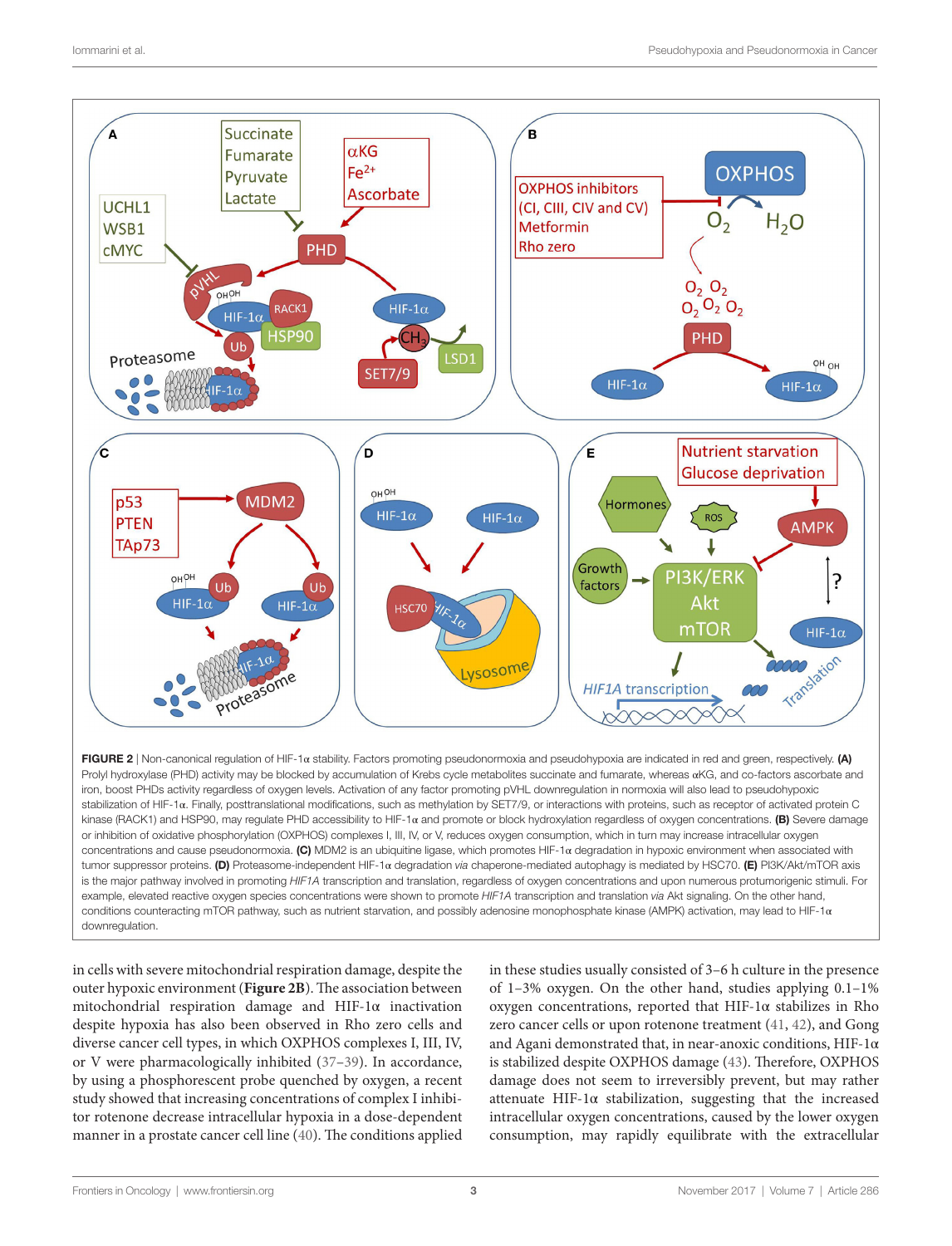tensions. Such equilibration probably depends on the cellular membrane permeability to molecular oxygen, which among other is influenced by cholesterol levels and, therefore, lipid metabolism, which is conditioned by the OXPHOS status ([44\)](#page-6-13).

Notably, because of the short HIF-1 $\alpha$  half-life (<5 min) in well oxygenated atmosphere, changes in ambient oxygen concentrations and variations of oxygen diffusion in the culture medium have a strong impact on HIF-1α stabilization when working *in vitro*. Therefore, precautions must be applied during cellular extraction and during cell washing, to avoid making biased conclusions regarding HIF-1α regulation. Moreover, for the time being, experimental limits prevent precise dissection of oxygen distribution in a growing tumor. Indeed, it must be noted that, to the best of our knowledge, the formal demonstration of the mechanism linking OXPHOS deficiency and HIF-1α destabilization *in vivo*, where selective pressures and microenvironment are radically different from *in vitro* conditions, has yet to be reported. Based on our data from complex I-deficient models, we hypothesize that more than one factor is involved in HIF-1α destabilization in OXPHOS-deficient tumors, since, if compared to counterpart controls, they display not only increased intracellular oxygen concentrations (unpublished data) but also higher  $\alpha$ KG levels [\(20–](#page-5-23)[22](#page-5-18)) and iron accumulation (unpublished data), all factors known to promote PHD-mediated HIF-1α hydroxylation.

To add complexity, OXPHOS damage is a known source of reactive oxygen species (ROS), which were suggested to promote HIF-1α stability in hypoxia and normoxia, although their role in HIF-1α regulation is still controversial  $(45, 46)$  $(45, 46)$  $(45, 46)$  $(45, 46)$  $(45, 46)$ . Brunell and colleagues suggested that oxygen sensing in OXPHOS does not depend on oxygen consumption in human fibroblasts, but rather on ROS production deriving from decreased activity of complexes III and IV [\(47\)](#page-6-16). On the other hand, by working on cancer cells, Chua and colleagues report that HIF-1α stabilization in hypoxia is not dependent on ROS and that re-establishing oxygen consumption in complex III-repressed cells is sufficient to induce HIF-1α stabilization, most likely due to a decrease of intracellular oxygen [\(48\)](#page-6-17). The role of ROS in oxygen sensing has extensively been reviewed elsewhere ([46](#page-6-15), [49](#page-6-18)–[51\)](#page-6-19), and we discuss the role of ROS in promoting *HIF1A* transcription in the next paragraph. Still, it is interesting to note that OXPHOS damage leading to elevated ROS was suggested to promote HIF-1α stabilization ([45\)](#page-6-14), whereas severe respiratory deficiency associated to a decreased consumption of NADH results in pseudonormoxia. These apparently opposite effects may be explained by the fact that particularly severe damage, at least in the context of certain complex I mutations [\(20,](#page-5-23) [21\)](#page-5-24), could destroy ROS-generating sites of respiratory multi-enzymes, resulting in unchanged or even decreased ROS concentrations. In this context, it is not surprising that mitochondrial DNA (mtDNA) mutations, not infrequent modifiers of tumorigenesis, may have opposing consequences on cancer progression, depending on the type of damage they induce ([20](#page-5-23)). For example, mtDNA mutations increasing ROS production have been suggested to promote tumorigenesis and metastases, whereas those causing severe damage, such as complex I disassembly, compromise tumor progression [\(20,](#page-5-23) [21](#page-5-24)).

Taken together, the effects of OXPHOS deficiency on HIF-1α will depend on the type of damage inflicted, probably through different mechanisms depending on the mitochondrial respiratory complex involved. Nevertheless, while the downregulation of mitochondrial respiration by HIF-1 is certainly a valid mechanism for adaptation of cancer cells to low oxygen tension, the block of OXPHOS may not be severe, since this would lead to HIF-1 $\alpha$  destabilization. The latter is supported by studies such as the recent Hamanaka's work in epidermal keratinocytes, where the knock-out of mtDNA replication and transcription factor TFAM caused reduction of HIF-1α protein levels ([52](#page-6-20)), indicating that HIF-1α destabilization in cells suffering mitochondrial respiratory damage seems to be a rather general phenomenon.

Interestingly, since severe OXPHOS damage seems to prevent cancer cells from experiencing hypoxia, they should be exempted from the need to adapt to low oxygen environment. Nevertheless, the growth of OXPHOS-deficient tumors is still challenged, as seen in complex I-deficient xenograft models ([20](#page-5-23), [21](#page-5-24), [30](#page-6-3), [31](#page-6-21), [34\)](#page-6-4) and in oncocytoma patients, who develop slowly proliferating masses, which rarely progress to malignancy [\(33](#page-6-22)). On one hand, this may be explained by the metabolic insufficiency, such as the recently described deficit in nucleotide biosynthesis, caused by aspartate shortage upon complex I inhibition [\(53\)](#page-6-23). However, the consequences of the lack of HIF-1 $\alpha$  in such tumors is not to be neglected, especially in the light of studies demonstrating that inhibition of HIF-1 $\alpha$ is sufficient to block tumor growth [\(54](#page-6-24), [55](#page-6-25)). In this context, it is intriguing to hypothesize that, in certain cancers, hypoxia may be advantageous, rather than a drawback for growing tumors, since the survival signals promoted by HIF-1 may actually be a requirement for malignant progression.

## PHD-INDEPENDENT PATHWAYS REGULATING HIF-1**α** STABILIZATION

While PHDs control the oxygen-dependent HIF-1α stability, many other proteins are emerging as additional mediators of HIF-1α regulation, which act in an oxygen-independent manner and, therefore, regardless of the HIF-1 $\alpha$  hydroxylation status. For example, several factors modulate pVHL activity (**[Figure 2A](#page-2-0)**), such as WD repeat and SOCS box-containing protein 1 (WSB1), which was found to promote HIF-1 $\alpha$  stabilization and metastases *via* ubiquitination and degradation of pVHL in renal carcinoma, breast cancer, and melanoma models [\(56\)](#page-6-26). Similarly, ubiquitin C-terminal hydrolase-L1 was described to abrogate the pVHL-mediated ubiquitination of HIF-1 $\alpha$  in mouse models of pulmonary metastasis ([57](#page-6-27)), and c-Myc has been shown to weaken HIF-1α binding to pVHL complex, eventually leading to normoxic HIF-1α stabilization in breast cancer cells [\(58\)](#page-6-28). Besides pVHL, E3 ubiquitin-protein ligase MDM2 was also found to ubiquitinate HIF-1α, but in a hydroxylation-independent manner, promoting its destabilization despite hypoxic atmosphere (**[Figure 2C](#page-2-0)**). MDM2-mediated oxygen-independent HIF-1α degradation seems to occur upon binding with tumor suppressor proteins, such as TAp73 [\(59\)](#page-6-29) or p53 ([60\)](#page-6-30). On a similar note, it has recently been shown that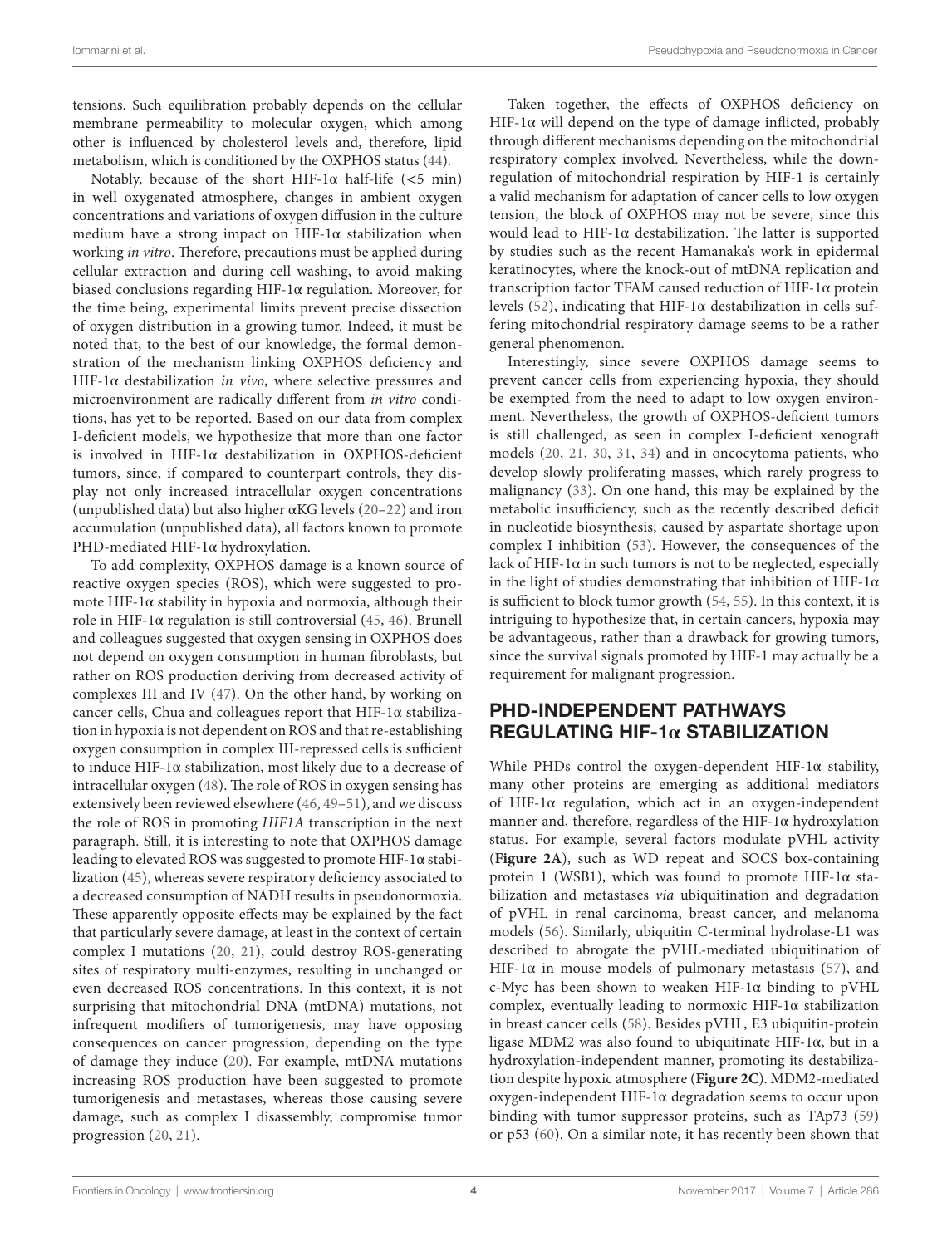PTEN and PI3K inhibitors promote HIF-1 $\alpha$  destabilization by preventing MDM2 phosphorylation and subsequent translocation in the nucleus, suggesting that cytoplasmic MDM2 is then able to ubiquitinate HIF-1 $\alpha$  and promote its degradation in hypoxia [\(61\)](#page-6-31). Therefore, in cancers carrying mutations in tumor suppressor proteins such as *TP53*, MDM2-mediated HIF-1α degradation would be suspended, leading to synergic promotion of cancer progression, through blockage of the p53 pro-apoptotic stimuli and activation of the survival pathways upregulated by HIF-1α. Conversely, p53-independent binding of MDM2 to HIF-1 $\alpha$  was associated with the increase in HIF-1 $\alpha$  protein content ([62](#page-6-32)), warning that the role of MDM2 in HIF-1 $\alpha$  regulation might be more ambiguous than initially described. Further examples of oxygen-independent HIF-1α regulation involve factors, which may act either as promoters of HIF-1 $\alpha$  degradation (**[Figure 2A](#page-2-0)**), such as receptor of activated protein C kinase (RACK1), or as protectors from pVHL-mediated ubiquitination, such as heat shock protein (Hsp90) or Sentrin/SUMO-specific protease 1 (SENP1) ([63](#page-6-33)[–65\)](#page-6-34). Inhibition of Hsp90 promotes the proteasome-mediated degradation of HIF-1α even in hypoxia or when functional pVHL is lacking ([66\)](#page-6-35). Moreover, it has been reported that gamma rays stimulate the mTOR-dependent synthesis of Hsp90 leading to HIF-1α stabilization and radiotherapy resistance of lung cancer cells [\(64\)](#page-6-36). The mechanism of RACK1/ Hsp90 competition in enhancing/decreasing HIF-1α-pVHL binding has already been reviewed ([67](#page-7-0)), but it is interesting to note that, among other, calcium may influence RACK1 activity. For instance, calcium-activated phosphatase calcineurin prevented RACK1 dimerization and subsequent HIF-1α degradation in Hek293 and renal carcinoma RCC4 cells ([68\)](#page-7-1). Other studies also report a role for calcium in HIF-1α regulation ([69,](#page-7-2) [70\)](#page-7-3), suggesting that HIF-1 $\alpha$  is not only an oxygen and nutrient sensor but may also promote adaptive responses to changes in cellular calcium homeostasis. It is probably due to its pleiotropic function that we find such intricate and multilayered control of HIF-1α, as testified by its numerous posttranslational modifications [\(1,](#page-5-0) [71,](#page-7-4) [72\)](#page-7-5). Recently, SET7/9-mediated methylation of the HIF-1α lysine 32 residue was identified to destabilize HIF-1α, and promote its proteasomal degradation even in hypoxia [\(73\)](#page-7-6). This reaction is contrasted by LSD1-mediated demethylation, which stabilizes HIF-1 $\alpha$ , protecting it from ubiquitination [\(73\)](#page-7-6). Furthermore, deacetylation of HIF-1α at lysine residue 709 by SIRT2 enhances PHD recognition of hydroxylating residues, promoting pseudonormoxia [\(74\)](#page-7-7). It is interesting that, apart from proteasomal degradation, the mechanism of lysosomal digestion of HIF-1α has been described (**[Figure 2D](#page-2-0)**). In particular, HIF-1 $\alpha$  was first found to interact and co-localize with lysosome-associated membrane protein type 2A in HK2 human kidney and RCC4 renal cancer cells ([75](#page-7-8)). The authors showed that the lysosomal digestion of HIF-1 $\alpha$  is slower and less pronounced than its proteasomal degradation, but suggested it may become more important in circumstances where pVHL pathway is not working. Later, it was demonstrated that lysosomal degradation of HIF-1 $\alpha$  is mediated by heat shock cognate 70-kDa protein (HSC70) *via* chaperone-mediated autophagy, which specifically targets individual proteins [\(76](#page-7-9)).

## REGULATION OF HIF-1**α** ON TRANSCRIPTIONAL AND TRANSLATIONAL LEVEL

Besides the regulation of its protein stability and half-life, HIF-1α may also be regulated in a more conventional manner, *via* mRNA transcription and protein synthesis, in response not only to hypoxia itself but also to the stimulation by growth factors, cytokines and hormones, heat shock, irradiation, and nutrient availability. In this context, three major pro-survival pathways, namely ERK/MAPK, JAK/STAT, and PI3K/Akt/mTOR, concur to increase transcription and translation of *HIF1A*, especially in cancer [\(77\)](#page-7-10). MAPK signaling *via* ERK1/2 was mainly associated with regulation of HIF-1 transactivation through phosphorylation of p300/CPB cofactors. On the other hand, JAK/STAT pathway triggers Akt-mediated *HIF1A* transcription *via* STAT3 [\(78,](#page-7-11) [79](#page-7-12)). The PI3K/Akt/mTOR signaling cascade directly increases *HIF1A* transcription and translation ([80](#page-7-13)[–82](#page-7-14)). Therefore, any aberrant stimulation of this pathway, which in cancer often occurs through growth factors, hormones, or oncogenes/tumor suppressor mutations, leads to the activation of HIF-1α, even in normoxic conditions [\(83](#page-7-15)[–85\)](#page-7-16). Concordantly, elevated ROS production caused by OXPHOS deficiency [\(86](#page-7-17)), and several other conditions leading to elevated ROS and reactive nitrogen species, including mtDNA mutations [\(87](#page-7-18)), chemical toxicants ([88](#page-7-19)), intermittent hypoxia [\(89\)](#page-7-20), and treatment with pro-inflammatory factors [\(90\)](#page-7-21), have been associated with PI3K/Akt/mTOR-mediated increase of *HIF1A* transcription and translation (**[Figure 2E](#page-2-0)**). Moreover, Akt pathway boosts HIF-1α-mediated response by stabilization and transactivation regardless of oxygen levels ([91\)](#page-7-22). For example, the ERK-PI3K/ Akt mediate HIF-1 $\alpha$  levels by stimulating protein synthesis of the molecular chaperone Hsp90, which in turn is able to stabilize HIF-1 $\alpha$  in an oxygen-independent fashion [\(66,](#page-6-35) [92](#page-7-23)).

The PI3K/Akt-mediated activation of mTOR is antagonized by the 5′-adenosine monophosphate kinase (AMPK), the major sensor of cellular energy charge ([93](#page-7-24)). In the context of a progressing cancer cell, PI3K/Akt/mTOR promotes survival and proliferation when conditions are fertile for cell proliferation, whereas AMPK serves as a sensor of nutrient starvation and ensures optimization of energetic sources when a cancer cell requires saving energy. Thus, it is intuitive to hypothesize that AMPK would counteract the effects of Akt-mediated increase of HIF-1α signaling. Indeed, an anticorrelation between active AMPK and HIF-1α has been confirmed by a recent system biology analysis [\(94\)](#page-7-25) and, concordantly, by *in vitro* studies showing HIF-1α destabilization in hypoxia under glucose deprivation, suggesting that starvation dampens HIF-1 $\alpha$  translation ([95](#page-7-26)[–97](#page-7-27)). However, the relationship between AMPK and HIF-1 $\alpha$  is still unclear. On one hand, the lack of AMPK in MEFs stimulates HIF-1α expression in normoxia [\(98,](#page-7-28) [99\)](#page-7-29), and mTORC1 activation and increased ROS production have been appointed for the normoxic stabilization of HIF-1α in AMPK-defective MEFs [\(99,](#page-7-29) [100\)](#page-7-30). On the other hand, it has been reported that oxidative stress may induce AMPK activation leading to a reduction in HIF-1 $\alpha$  degradation [\(101](#page-7-31)) and active AMPK was shown to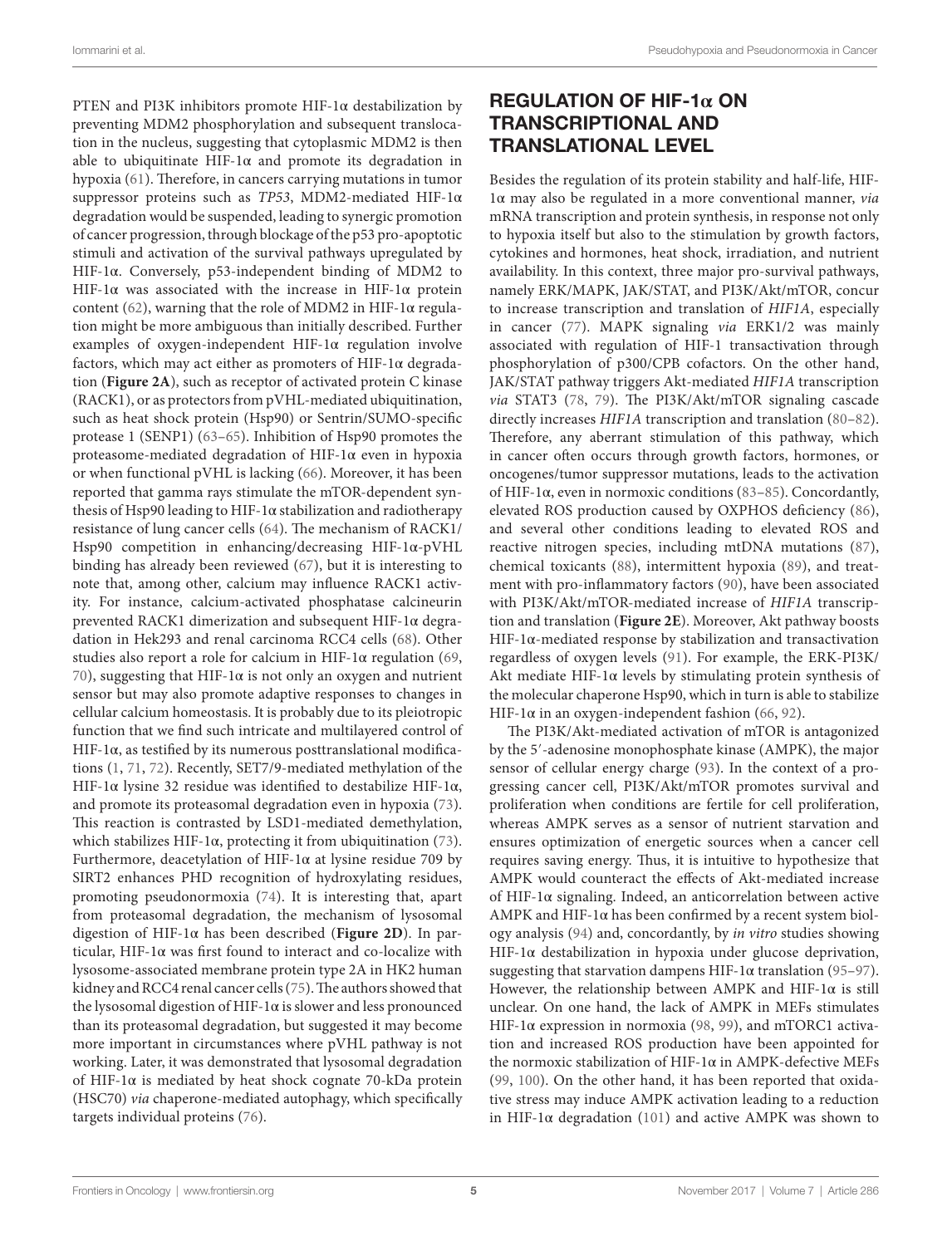stimulate ROS-mediated increase of HIF-1 $\alpha$  [\(102](#page-7-32)). It seems that the AMPK control of HIF-1 $\alpha$  may be dependent on the contexts and phases of tumor progression, concordantly to the recently reviewed double-edged role of this energy sensor [\(103\)](#page-8-0).

#### CONCLUDING REMARKS

Taken together, studies we discuss here show that, even though PHD-mediated hydroxylation of HIF-1α seems an impeccable mechanism to control its stability, many novel regulators of HIF-1 $\alpha$  are emerging, especially in the context of cancer, where the selective pressures to activate this protumorigenic protein are particularly strong. Unraveling the complexity of HIF-1α regulation might lead to development of more precise anticancer treatments. In particular, considering the heterogeneous OXPHOS activity in different cancers, a better understanding of the mechanisms by which HIF-1 $\alpha$  and mitochondrial respiratory chain complexes control oxygen sensing, may identify means for

#### **REFERENCES**

- <span id="page-5-0"></span>1. Dengler VL, Galbraith M, Espinosa JM. Transcriptional regulation by hypoxia inducible factors. *Crit Rev Biochem Mol Biol* (2014) 49:1–15. doi:[10.3109/10409238.2013.838205](https://doi.org/10.3109/10409238.2013.838205)
- <span id="page-5-1"></span>2. Semenza GL. Hydroxylation of HIF-1: oxygen sensing at the molecular level. *Physiology (Bethesda)* (2004) 19:176–82. doi[:10.1152/physiol.00001.2004](https://doi.org/10.1152/physiol.00001.2004)
- <span id="page-5-2"></span>3. Mahon PC, Hirota K, Semenza GL. FIH-1: a novel protein that interacts with HIF-1alpha and VHL to mediate repression of HIF-1 transcriptional activity. *Genes Dev* (2001) 15:2675–86. doi:[10.1101/gad.924501](https://doi.org/10.1101/gad.924501)
- <span id="page-5-3"></span>4. Lando D, Peet DJ, Whelan DA, Gorman JJ, Whitelaw ML. Asparagine hydroxylation of the HIF transactivation domain a hypoxic switch. *Science* (2002) 295:858–61. doi[:10.1126/science.1068592](https://doi.org/10.1126/science.1068592)
- <span id="page-5-4"></span>5. Ruas JL, Poellinger L. Hypoxia-dependent activation of HIF into a transcriptional regulator. *Semin Cell Dev Biol* (2005) 16:514–22. doi:[10.1016/j.](https://doi.org/10.1016/j.semcdb.2005.04.001) [semcdb.2005.04.001](https://doi.org/10.1016/j.semcdb.2005.04.001)
- <span id="page-5-5"></span>6. Minet E, Michel G, Remacle J, Michiels C. Role of HIF-1 as a transcription factor involved in embryonic development, cancer progression and apoptosis (review). *Int J Mol Med* (2000) 5:253–9. doi[:10.3892/ijmm.5.3.253](https://doi.org/10.3892/ijmm.5.3.253)
- <span id="page-5-6"></span>7. Hickey MM, Simon MC. Regulation of angiogenesis by hypoxia and hypoxia-inducible factors. *Curr Top Dev Biol* (2006) 76:217–57. doi[:10.1016/](https://doi.org/10.1016/S0070-2153(06)76007-0) [S0070-2153\(06\)76007-0](https://doi.org/10.1016/S0070-2153(06)76007-0)
- <span id="page-5-7"></span>8. Schito L, Semenza GL. Hypoxia-inducible factors: master regulators of cancer progression. *Trends Cancer* (2016) 2:758–70. doi[:10.1016/j.trecan.2016.](https://doi.org/10.1016/j.trecan.2016.
10.016) [10.016](https://doi.org/10.1016/j.trecan.2016.
10.016)
- <span id="page-5-8"></span>9. Morris MR, Maina E, Morgan NV, Gentle D, Astuti D, Moch H, et al. Molecular genetic analysis of FIH-1, FH, and SDHB candidate tumour suppressor genes in renal cell carcinoma. *J Clin Pathol* (2004) 57:706–11. doi:[10.1136/jcp.2003.011767](https://doi.org/10.1136/jcp.2003.011767)
- <span id="page-5-9"></span>10. Selak MA, Armour SM, MacKenzie ED, Boulahbel H, Watson DG, Mansfield KD, et al. Succinate links TCA cycle dysfunction to oncogenesis by inhibiting HIF-alpha prolyl hydroxylase. *Cancer Cell* (2005) 7:77–85. doi:[10.1016/j.ccr.2004.11.022](https://doi.org/10.1016/j.ccr.2004.11.022)
- <span id="page-5-10"></span>11. Frezza C, Pollard PJ, Gottlieb E. Inborn and acquired metabolic defects in cancer. *J Mol Med (Berl)* (2011) 89:213–20. doi[:10.1007/s00109-011-0728-4](https://doi.org/10.1007/s00109-011-0728-4)
- <span id="page-5-11"></span>12. Adam J, Yang M, Soga T, Pollard PJ. Rare insights into cancer biology. *Oncogene* (2014) 33:2547–56. doi[:10.1038/onc.2013.222](https://doi.org/10.1038/onc.2013.222)
- <span id="page-5-12"></span>13. Sonveaux P, Copetti T, De Saedeleer CJ, Vegran F, Verrax J, Kennedy KM, et al. Targeting the lactate transporter MCT1 in endothelial cells inhibits lactate-induced HIF-1 activation and tumor angiogenesis. *PLoS One* (2012) 7:e33418. doi:[10.1371/journal.pone.0033418](https://doi.org/10.1371/journal.pone.0033418)
- 14. Lu H, Forbes RA, Verma A. Hypoxia-inducible factor 1 activation by aerobic glycolysis implicates the Warburg effect in carcinogenesis. *J Biol Chem* (2002) 277:23111–5. doi[:10.1074/jbc.M202487200](https://doi.org/10.1074/jbc.M202487200)

optimization of targeting HIF-1α, possibly based on the OXPHOS status of tumors. For example, therapies targeting HIF-1α could be avoided in tumors suffering OXPHOS deficiency, whereas targeting complex I could be adopted as a strategy to block HIF-1 $\alpha$  in tumors which rely on the activity of this pleiotropic transcription factor.

## AUTHOR CONTRIBUTIONS

IK designed the work. LI and IK wrote the manuscript. GG and AMP critically revised the manuscript.

#### FUNDING

This work was supported by Associazione Italiana Ricerca sul Cancro (AIRC) grant TOUch ME—IG 17387 to AMP and by Italian Ministry of Health grant DISCO TRIP GR-2013-02356666 to GG.

- <span id="page-5-13"></span>15. Jung SY, Song HS, Park SY, Chung SH, Kim YJ. Pyruvate promotes tumor angiogenesis through HIF-1-dependent PAI-1 expression. *Int J Oncol* (2011) 38:571–6. doi[:10.3892/ijo.2010.859](https://doi.org/10.3892/ijo.2010.859)
- <span id="page-5-14"></span>16. Pan Y, Mansfield KD, Bertozzi CC, Rudenko V, Chan DA, Giaccia AJ, et al. Multiple factors affecting cellular redox status and energy metabolism modulate hypoxia-inducible factor prolyl hydroxylase activity in vivo and in vitro. *Mol Cell Biol* (2007) 27:912–25. doi:[10.1128/MCB.01223-06](https://doi.org/10.1128/MCB.01223-06)
- <span id="page-5-15"></span>17. Tennant DA, Frezza C, MacKenzie ED, Nguyen QD, Zheng L, Selak MA, et al. Reactivating HIF prolyl hydroxylases under hypoxia results in metabolic catastrophe and cell death. *Oncogene* (2009) 28:4009–21. doi[:10.1038/](https://doi.org/10.1038/onc.2009.250) [onc.2009.250](https://doi.org/10.1038/onc.2009.250)
- <span id="page-5-16"></span>18. MacKenzie ED, Selak MA, Tennant DA, Payne LJ, Crosby S, Frederiksen CM, et al. Cell-permeating alpha-ketoglutarate derivatives alleviate pseudohypoxia in succinate dehydrogenase-deficient cells. *Mol Cell Biol* (2007) 27:3282–9. doi:[10.1128/MCB.01927-06](https://doi.org/10.1128/MCB.01927-06)
- <span id="page-5-17"></span>19. Ho HY, Lin YT, Lin G, Wu PR, Cheng ML. Nicotinamide nucleotide transhydrogenase (NNT) deficiency dysregulates mitochondrial retrograde signaling and impedes proliferation. *Redox Biol* (2017) 12:916–28. doi:[10.1016/j.](https://doi.org/10.1016/j.redox.2017.04.035) [redox.2017.04.035](https://doi.org/10.1016/j.redox.2017.04.035)
- <span id="page-5-23"></span>20. Iommarini L, Kurelac I, Capristo M, Calvaruso MA, Giorgio V, Bergamini C, et al. Different mtDNA mutations modify tumor progression in dependence of the degree of respiratory complex I impairment. *Hum Mol Genet* (2014) 23:1453–66. doi:[10.1093/hmg/ddt533](https://doi.org/10.1093/hmg/ddt533)
- <span id="page-5-24"></span>21. Gasparre G, Kurelac I, Capristo M, Iommarini L, Ghelli A, Ceccarelli C, et al. A mutation threshold distinguishes the antitumorigenic effects of the mitochondrial gene MTND1, an oncojanus function. *Cancer Res* (2011) 71:6220–9. doi:[10.1158/0008-5472.CAN-11-1042](https://doi.org/10.1158/0008-5472.CAN-11-1042)
- <span id="page-5-18"></span>22. Calabrese C, Iommarini L, Kurelac I, Calvaruso MA, Capristo M, Lollini PL, et al. Respiratory complex I is essential to induce a Warburg profile in mitochondria-defective tumor cells. *Cancer Metab* (2013) 1:11. doi:[10.1186/2049-3002-1-11](https://doi.org/10.1186/2049-3002-1-11)
- <span id="page-5-19"></span>23. Zeng L, Morinibu A, Kobayashi M, Zhu Y, Wang X, Goto Y, et al. Aberrant IDH3alpha expression promotes malignant tumor growth by inducing HIF-1-mediated metabolic reprogramming and angiogenesis. *Oncogene* (2015) 34:4758–66. doi:[10.1038/onc.2014.411](https://doi.org/10.1038/onc.2014.411)
- <span id="page-5-20"></span>24. Puissegur MP, Mazure NM, Bertero T, Pradelli L, Grosso S, Robbe-Sermesant K, et al. miR-210 is overexpressed in late stages of lung cancer and mediates mitochondrial alterations associated with modulation of HIF-1 activity. *Cell Death Differ* (2011) 18:465–78. doi[:10.1038/cdd.2010.119](https://doi.org/10.1038/cdd.2010.119)
- <span id="page-5-21"></span>25. Grosso S, Doyen J, Parks SK, Bertero T, Paye A, Cardinaud B, et al. MiR-210 promotes a hypoxic phenotype and increases radioresistance in human lung cancer cell lines. *Cell Death Dis* (2013) 4:e544. doi:[10.1038/cddis.2013.71](https://doi.org/10.1038/cddis.2013.71)
- <span id="page-5-22"></span>26. Burr SP, Costa AS, Grice GL, Timms RT, Lobb IT, Freisinger P, et al. Mitochondrial protein lipoylation and the 2-oxoglutarate dehydrogenase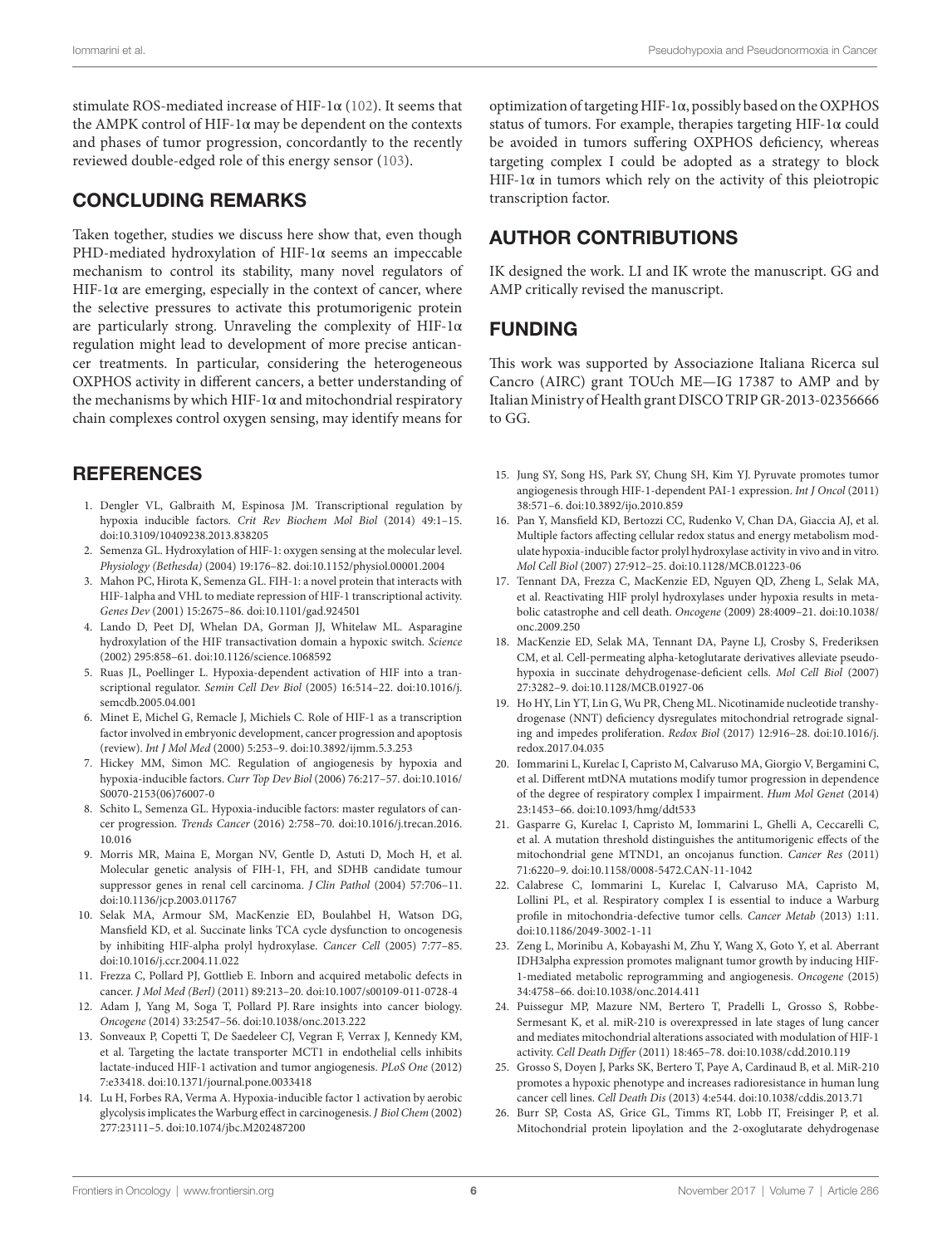<span id="page-6-0"></span>complex controls HIF1alpha stability in aerobic conditions. *Cell Metab* (2016) 24:740–52. doi[:10.1016/j.cmet.2016.09.015](https://doi.org/10.1016/j.cmet.2016.09.015)

- 27. Koivunen P, Lee S, Duncan CG, Lopez G, Lu G, Ramkissoon S, et al. Transformation by the (R)-enantiomer of 2-hydroxyglutarate linked to EGLN activation. *Nature* (2012) 483:484–8. doi[:10.1038/nature10898](https://doi.org/10.1038/nature10898)
- <span id="page-6-1"></span>28. Zhang H, Bosch-Marce M, Shimoda LA, Tan YS, Baek JH, Wesley JB, et al. Mitochondrial autophagy is an HIF-1-dependent adaptive metabolic response to hypoxia. *J Biol Chem* (2008) 283:10892–903. doi:[10.1074/jbc.](https://doi.org/10.1074/jbc.M800102200) [M800102200](https://doi.org/10.1074/jbc.M800102200)
- <span id="page-6-2"></span>29. Papandreou I, Cairns RA, Fontana L, Lim AL, Denko NC. HIF-1 mediates adaptation to hypoxia by actively downregulating mitochondrial oxygen consumption. *Cell Metab* (2006) 3:187–97. doi[:10.1016/j.cmet.2006.01.012](https://doi.org/10.1016/j.cmet.2006.01.012)
- <span id="page-6-3"></span>30. Zhou X, Chen J, Yi G, Deng M, Liu H, Liang M, et al. Metformin suppresses hypoxia-induced stabilization of HIF-1alpha through reprogramming of oxygen metabolism in hepatocellular carcinoma. *Oncotarget* (2016) 7:873–84. doi:[10.18632/oncotarget.6418](https://doi.org/10.18632/oncotarget.6418)
- <span id="page-6-21"></span>31. Wheaton WW, Weinberg SE, Hamanaka RB, Soberanes S, Sullivan LB, Anso E, et al. Metformin inhibits mitochondrial complex I of cancer cells to reduce tumorigenesis. *Elife* (2014) 3:e02242. doi[:10.7554/eLife.02242](https://doi.org/10.7554/eLife.02242)
- 32. Porcelli AM, Ghelli A, Ceccarelli C, Lang M, Cenacchi G, Capristo M, et al. The genetic and metabolic signature of oncocytic transformation implicates HIF1alpha destabilization. *Hum Mol Genet* (2010) 19:1019–32. doi[:10.1093/](https://doi.org/10.1093/hmg/ddp566) [hmg/ddp566](https://doi.org/10.1093/hmg/ddp566)
- <span id="page-6-22"></span>33. Gasparre G, Romeo G, Rugolo M, Porcelli AM. Learning from oncocytic tumors: why choose inefficient mitochondria? *Biochim Biophys Acta* (2011) 1807:633–42. doi[:10.1016/j.bbabio.2010.08.006](https://doi.org/10.1016/j.bbabio.2010.08.006)
- <span id="page-6-4"></span>34. Ellinghaus P, Heisler I, Unterschemmann K, Haerter M, Beck H, Greschat S, et al. BAY 87-2243, a highly potent and selective inhibitor of hypoxia-induced gene activation has antitumor activities by inhibition of mitochondrial complex I. *Cancer Med* (2013) 2:611–24. doi[:10.1002/cam4.112](https://doi.org/10.1002/cam4.112)
- <span id="page-6-5"></span>35. Hagen T, Taylor CT, Lam F, Moncada S. Redistribution of intracellular oxygen in hypoxia by nitric oxide: effect on HIF1alpha. *Science* (2003) 302:1975–8. doi:[10.1126/science.1088805](https://doi.org/10.1126/science.1088805)
- <span id="page-6-6"></span>36. Hagen T, D'Amico G, Quintero M, Palacios-Callender M, Hollis V, Lam F, et al. Inhibition of mitochondrial respiration by the anticancer agent 2-methoxyestradiol. *Biochem Biophys Res Commun* (2004) 322:923–9. doi:[10.1016/j.bbrc.2004.07.204](https://doi.org/10.1016/j.bbrc.2004.07.204)
- <span id="page-6-7"></span>37. Chandel NS, Maltepe E, Goldwasser E, Mathieu CE, Simon MC, Schumacker PT. Mitochondrial reactive oxygen species trigger hypoxia-induced transcription. *Proc Natl Acad Sci U S A* (1998) 95:11715–20. doi:[10.1073/pnas.95.20.](https://doi.org/10.1073/pnas.95.20.
11715) [11715](https://doi.org/10.1073/pnas.95.20.
11715)
- 38. Doege K, Heine S, Jensen I, Jelkmann W, Metzen E. Inhibition of mitochondrial respiration elevates oxygen concentration but leaves regulation of hypoxia-inducible factor (HIF) intact. *Blood* (2005) 106:2311–7. doi[:10.1182/](https://doi.org/10.1182/blood-2005-03-1138) [blood-2005-03-1138](https://doi.org/10.1182/blood-2005-03-1138)
- <span id="page-6-8"></span>39. Agani FH, Pichiule P, Chavez JC, LaManna JC. The role of mitochondria in the regulation of hypoxia-inducible factor 1 expression during hypoxia. *J Biol Chem* (2000) 275:35863–7. doi:[10.1074/jbc.M005643200](https://doi.org/10.1074/jbc.M005643200)
- <span id="page-6-9"></span>40. Prior S, Kim A, Yoshihara T, Tobita S, Takeuchi T, Higuchi M. Mitochondrial respiratory function induces endogenous hypoxia. *PLoS One* (2014) 9:e88911. doi:[10.1371/journal.pone.0088911](https://doi.org/10.1371/journal.pone.0088911)
- <span id="page-6-10"></span>41. Vaux EC, Metzen E, Yeates KM, Ratcliffe PJ. Regulation of hypoxia-inducible factor is preserved in the absence of a functioning mitochondrial respiratory chain. *Blood* (2001) 98:296–302. doi:[10.1182/blood.V98.2.296](https://doi.org/10.1182/blood.V98.2.296)
- <span id="page-6-11"></span>42. Srinivas V, Leshchinsky I, Sang N, King MP, Minchenko A, Caro J. Oxygen sensing and HIF-1 activation does not require an active mitochondrial respiratory chain electron-transfer pathway. *J Biol Chem* (2001) 276:21995–8. doi:[10.1074/jbc.C100177200](https://doi.org/10.1074/jbc.C100177200)
- <span id="page-6-12"></span>43. Gong Y, Agani FH. Oligomycin inhibits HIF-1alpha expression in hypoxic tumor cells. *Am J Physiol Cell Physiol* (2005) 288:C1023–9. doi[:10.1152/](https://doi.org/10.1152/ajpcell.00443.2004) [ajpcell.00443.2004](https://doi.org/10.1152/ajpcell.00443.2004)
- <span id="page-6-13"></span>44. Dotson RJ, Smith CR, Bueche K, Angles G, Pias SC. Influence of cholesterol on the oxygen permeability of membranes: insight from atomistic simulations. *Biophys J* (2017) 112:2336–47. doi:[10.1016/j.bpj.2017.04.046](https://doi.org/10.1016/j.bpj.2017.04.046)
- <span id="page-6-14"></span>45. Chandel NS, McClintock DS, Feliciano CE, Wood TM, Melendez JA, Rodriguez AM, et al. Reactive oxygen species generated at mitochondrial complex III stabilize hypoxia-inducible factor-1alpha during hypoxia: a mechanism of O2 sensing. *J Biol Chem* (2000) 275:25130–8. doi:[10.1074/jbc.](https://doi.org/10.1074/jbc.M001914200) [M001914200](https://doi.org/10.1074/jbc.M001914200)
- <span id="page-6-15"></span>46. Movafagh S, Crook S, Vo K. Regulation of hypoxia-inducible factor-1a by reactive oxygen species: new developments in an old debate. *J Cell Biochem* (2015) 116:696–703. doi[:10.1002/jcb.25074](https://doi.org/10.1002/jcb.25074)
- <span id="page-6-16"></span>47. Brunelle JK, Bell EL, Quesada NM, Vercauteren K, Tiranti V, Zeviani M, et al. Oxygen sensing requires mitochondrial ROS but not oxidative phosphorylation. *Cell Metab* (2005) 1:409–14. doi:[10.1016/j.cmet.2005.05.002](https://doi.org/10.1016/j.cmet.2005.05.002)
- <span id="page-6-17"></span>48. Chua YL, Dufour E, Dassa EP, Rustin P, Jacobs HT, Taylor CT, et al. Stabilization of hypoxia-inducible factor-1alpha protein in hypoxia occurs independently of mitochondrial reactive oxygen species production. *J Biol Chem* (2010) 285:31277–84. doi[:10.1074/jbc.M110.158485](https://doi.org/10.1074/jbc.M110.158485)
- <span id="page-6-18"></span>Pouyssegur J, Mechta-Grigoriou F. Redox regulation of the hypoxia-inducible factor. *Biol Chem* (2006) 387:1337–46. doi[:10.1515/BC.2006.167](https://doi.org/10.1515/BC.2006.167)
- 50. Galanis A, Pappa A, Giannakakis A, Lanitis E, Dangaj D, Sandaltzopoulos R. Reactive oxygen species and HIF-1 signalling in cancer. *Cancer Lett* (2008) 266:12–20. doi:[10.1016/j.canlet.2008.02.028](https://doi.org/10.1016/j.canlet.2008.02.028)
- <span id="page-6-19"></span>51. Bell EL, Chandel NS. Mitochondrial oxygen sensing: regulation of hypoxia-inducible factor by mitochondrial generated reactive oxygen species. *Essays Biochem* (2007) 43:17–27. doi:[10.1042/bse0430017](https://doi.org/10.1042/bse0430017)
- <span id="page-6-20"></span>52. Hamanaka RB, Weinberg SE, Reczek CR, Chandel NS. The mitochondrial respiratory chain is required for organismal adaptation to hypoxia. *Cell Rep* (2016) 15:451–9. doi:[10.1016/j.celrep.2016.03.044](https://doi.org/10.1016/j.celrep.2016.03.044)
- <span id="page-6-23"></span>53. Birsoy K, Wang T, Chen WW, Freinkman E, Abu-Remaileh M, Sabatini DM. An essential role of the mitochondrial electron transport chain in cell proliferation is to enable aspartate synthesis. *Cell* (2015) 162:540–51. doi:[10.1016/j.](https://doi.org/10.1016/j.cell.2015.07.016) [cell.2015.07.016](https://doi.org/10.1016/j.cell.2015.07.016)
- <span id="page-6-24"></span>54. Ryan HE, Poloni M, McNulty W, Elson D, Gassmann M, Arbeit JM, et al. Hypoxia-inducible factor-1alpha is a positive factor in solid tumor growth. *Cancer Res* (2000) 60:4010–5.
- <span id="page-6-25"></span>55. Liao D, Corle C, Seagroves TN, Johnson RS. Hypoxia-inducible factor-1alpha is a key regulator of metastasis in a transgenic model of cancer initiation and progression. *Cancer Res* (2007) 67:563–72. doi:[10.1158/0008-5472.](https://doi.org/10.1158/0008-5472.CAN-06-2701) [CAN-06-2701](https://doi.org/10.1158/0008-5472.CAN-06-2701)
- <span id="page-6-26"></span>56. Kim JJ, Lee SB, Jang J, Yi SY, Kim SH, Han SA, et al. WSB1 promotes tumor metastasis by inducing pVHL degradation. *Genes Dev* (2015) 29:2244–57. doi:[10.1101/gad.268128.115](https://doi.org/10.1101/gad.268128.115)
- <span id="page-6-27"></span>57. Goto Y, Zeng L, Yeom CJ, Zhu Y, Morinibu A, Shinomiya K, et al. UCHL1 provides diagnostic and antimetastatic strategies due to its deubiquitinating effect on HIF-1alpha. *Nat Commun* (2015) 6:6153. doi:[10.1038/ncomms7153](https://doi.org/10.1038/ncomms7153)
- <span id="page-6-28"></span>58. Doe MR, Ascano JM, Kaur M, Cole MD. Myc posttranscriptionally induces HIF1 protein and target gene expression in normal and cancer cells. *Cancer Res* (2012) 72:949–57. doi:[10.1158/0008-5472.CAN-11-2371](https://doi.org/10.1158/0008-5472.CAN-11-2371)
- <span id="page-6-29"></span>59. Amelio I, Inoue S, Markert EK, Levine AJ, Knight RA, Mak TW, et al. TAp73 opposes tumor angiogenesis by promoting hypoxia-inducible factor 1alpha degradation. *Proc Natl Acad Sci U S A* (2015) 112:226–31. doi[:10.1073/](https://doi.org/10.1073/pnas.1410609111) [pnas.1410609111](https://doi.org/10.1073/pnas.1410609111)
- <span id="page-6-30"></span>60. Ravi R, Mookerjee B, Bhujwalla ZM, Sutter CH, Artemov D, Zeng Q, et al. Regulation of tumor angiogenesis by p53-induced degradation of hypoxia-inducible factor 1alpha. *Genes Dev* (2000) 14:34–44.
- <span id="page-6-31"></span>61. Joshi S, Singh AR, Durden DL. MDM2 regulates hypoxic hypoxia-inducible factor 1alpha stability in an E3 ligase, proteasome, and PTENphosphatidylinositol 3-kinase-AKT-dependent manner. *J Biol Chem* (2014) 289:22785–97. doi:[10.1074/jbc.M114.587493](https://doi.org/10.1074/jbc.M114.587493)
- <span id="page-6-32"></span>62. Nieminen AL, Qanungo S, Schneider EA, Jiang BH, Agani FH. Mdm2 and HIF-1alpha interaction in tumor cells during hypoxia. *J Cell Physiol* (2005) 204:364–9. doi:[10.1002/jcp.20406](https://doi.org/10.1002/jcp.20406)
- <span id="page-6-33"></span>63. Liu YV, Baek JH, Zhang H, Diez R, Cole RN, Semenza GL. RACK1 competes with HSP90 for binding to HIF-1alpha and is required for O(2)-independent and HSP90 inhibitor-induced degradation of HIF-1alpha. *Mol Cell* (2007) 25:207–17. doi:[10.1016/j.molcel.2007.01.001](https://doi.org/10.1016/j.molcel.2007.01.001)
- <span id="page-6-36"></span>64. Cheng J, Kang X, Zhang S, Yeh ET. SUMO-specific protease 1 is essential for stabilization of HIF1alpha during hypoxia. *Cell* (2007) 131:584–95. doi:[10.1016/j.cell.2007.08.045](https://doi.org/10.1016/j.cell.2007.08.045)
- <span id="page-6-34"></span>65. Baek JH, Liu YV, McDonald KR, Wesley JB, Zhang H, Semenza GL. Spermidine/spermine N(1)-acetyltransferase-1 binds to hypoxia-inducible factor-1alpha (HIF-1alpha) and RACK1 and promotes ubiquitination and degradation of HIF-1alpha. *J Biol Chem* (2007) 282:33358–66. doi[:10.1074/](https://doi.org/10.1074/jbc.M705627200) [jbc.M705627200](https://doi.org/10.1074/jbc.M705627200)
- <span id="page-6-35"></span>66. Isaacs JS, Jung YJ, Mimnaugh EG, Martinez A, Cuttitta F, Neckers LM. Hsp90 regulates a von Hippel Lindau-independent hypoxia-inducible factor-1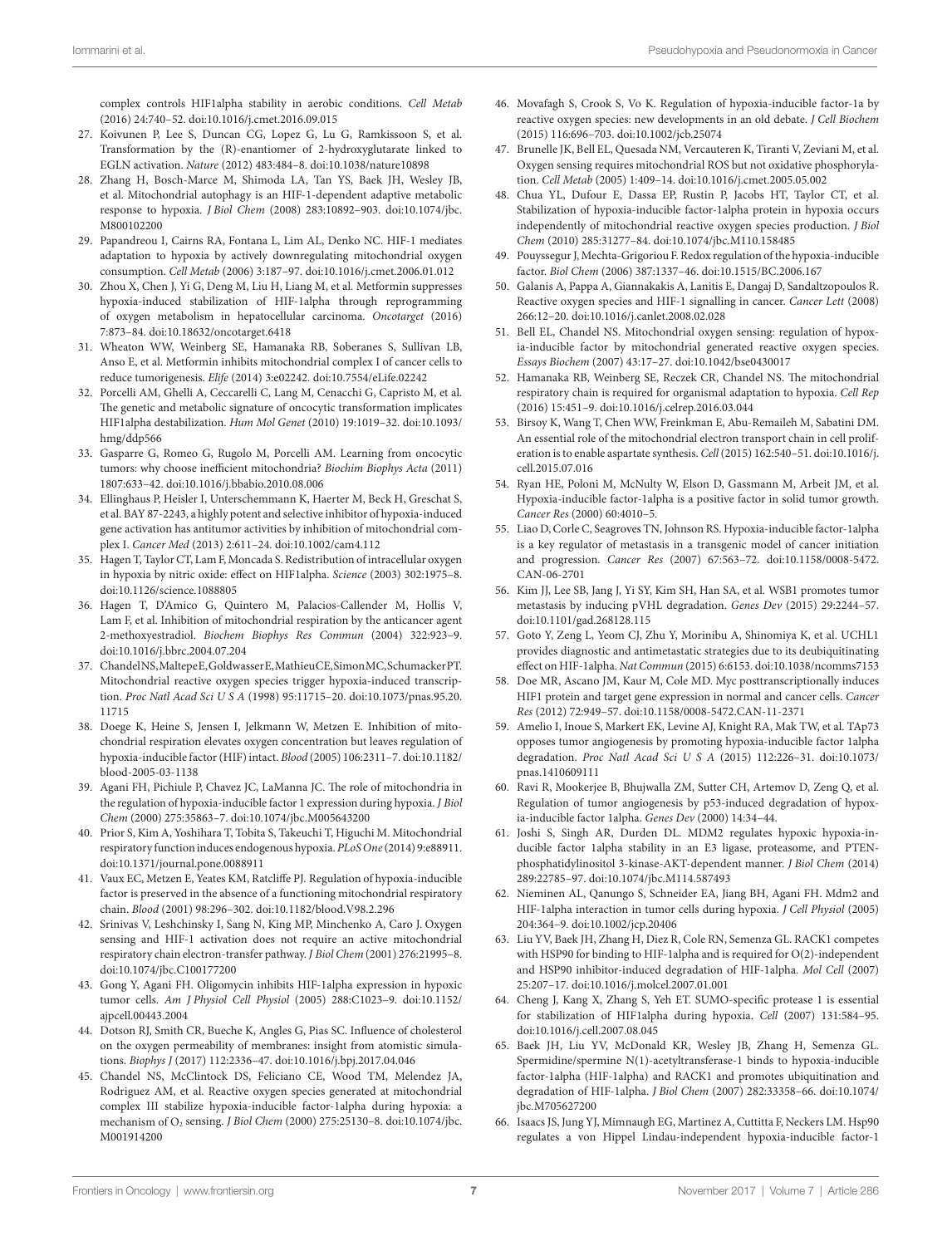<span id="page-7-0"></span>alpha-degradative pathway. *J Biol Chem* (2002) 277:29936–44. doi[:10.1074/](https://doi.org/10.1074/jbc.M204733200) [jbc.M204733200](https://doi.org/10.1074/jbc.M204733200)

- 67. Liu YV, Semenza GL. RACK1 vs. HSP90: competition for HIF-1 alpha degradation vs. stabilization. *Cell Cycle* (2007) 6:656–9. doi[:10.4161/cc.6.6.3981](https://doi.org/10.4161/cc.6.6.3981)
- <span id="page-7-1"></span>68. Liu YV, Hubbi ME, Pan F, McDonald KR, Mansharamani M, Cole RN, et al. Calcineurin promotes hypoxia-inducible factor 1alpha expression by dephosphorylating RACK1 and blocking RACK1 dimerization. *J Biol Chem* (2007) 282:37064–73. doi[:10.1074/jbc.M705015200](https://doi.org/10.1074/jbc.M705015200)
- <span id="page-7-2"></span>69. Kim KH, Kim D, Park JY, Jung HJ, Cho YH, Kim HK, et al. NNC 55-0396, a T-type Ca2+ channel inhibitor, inhibits angiogenesis via suppression of hypoxia-inducible factor-1alpha signal transduction. *J Mol Med (Berl)* (2015) 93:499–509. doi:[10.1007/s00109-014-1235-1](https://doi.org/10.1007/s00109-014-1235-1)
- <span id="page-7-3"></span>70. Chen SJ, Hoffman NE, Shanmughapriya S, Bao L, Keefer K, Conrad K, et al. A splice variant of the human ion channel TRPM2 modulates neuroblastoma tumor growth through hypoxia-inducible factor (HIF)-1/2alpha. *J Biol Chem* (2014) 289:36284–302. doi:[10.1074/jbc.M114.620922](https://doi.org/10.1074/jbc.M114.620922)
- <span id="page-7-4"></span>71. Yee Koh M, Spivak-Kroizman TR, Powis G. HIF-1 regulation: not so easy come, easy go. *Trends Biochem Sci* (2008) 33:526–34. doi:[10.1016/j.](https://doi.org/10.1016/j.tibs.2008.08.002) [tibs.2008.08.002](https://doi.org/10.1016/j.tibs.2008.08.002)
- <span id="page-7-5"></span>72. Lendahl U, Lee KL, Yang H, Poellinger L. Generating specificity and diversity in the transcriptional response to hypoxia. *Nat Rev Genet* (2009) 10:821–32. doi:[10.1038/nrg2665](https://doi.org/10.1038/nrg2665)
- <span id="page-7-6"></span>73. Kim Y, Nam HJ, Lee J, Park DY, Kim C, Yu YS, et al. Methylation-dependent regulation of HIF-1alpha stability restricts retinal and tumour angiogenesis. *Nat Commun* (2016) 7:10347. doi:[10.1038/ncomms10347](https://doi.org/10.1038/ncomms10347)
- <span id="page-7-7"></span>74. Seo KS, Park JH, Heo JY, Jing K, Han J, Min KN, et al. SIRT2 regulates tumour hypoxia response by promoting HIF-1alpha hydroxylation. *Oncogene* (2015) 34:1354–62. doi:[10.1038/onc.2014.76](https://doi.org/10.1038/onc.2014.76)
- <span id="page-7-8"></span>75. Olmos G, Arenas MI, Bienes R, Calzada MJ, Aragones J, Garcia-Bermejo ML, et al. 15-deoxy-delta(12,14)-prostaglandin-J(2) reveals a new pVHLindependent, lysosomal-dependent mechanism of HIF-1alpha degradation. *Cell Mol Life Sci* (2009) 66:2167–80. doi[:10.1007/s00018-009-0039-x](https://doi.org/10.1007/s00018-009-0039-x)
- <span id="page-7-9"></span>76. Hubbi ME, Hu H, Kshitiz, Ahmed I, Levchenko A, Semenza GL. Chaperonemediated autophagy targets hypoxia-inducible factor-1alpha (HIF-1alpha) for lysosomal degradation. *J Biol Chem* (2013) 288:10703–14. doi[:10.1074/](https://doi.org/10.1074/jbc.M112.414771) [jbc.M112.414771](https://doi.org/10.1074/jbc.M112.414771)
- <span id="page-7-10"></span>77. Kietzmann T, Mennerich D, Dimova EY. Hypoxia-inducible factors (HIFs) and phosphorylation: impact on stability, localization, and transactivity. *Front Cell Dev Biol* (2016) 4:11. doi:[10.3389/fcell.2016.00011](https://doi.org/10.3389/fcell.2016.00011)
- <span id="page-7-11"></span>78. Xu Q, Briggs J, Park S, Niu G, Kortylewski M, Zhang S, et al. Targeting Stat3 blocks both HIF-1 and VEGF expression induced by multiple oncogenic growth signaling pathways. *Oncogene* (2005) 24:5552–60. doi[:10.1038/](https://doi.org/10.1038/sj.onc.1208719) [sj.onc.1208719](https://doi.org/10.1038/sj.onc.1208719)
- <span id="page-7-12"></span>79. Niu G, Briggs J, Deng J, Ma Y, Lee H, Kortylewski M, et al. Signal transducer and activator of transcription 3 is required for hypoxia-inducible factor-1alpha RNA expression in both tumor cells and tumor-associated myeloid cells. *Mol Cancer Res* (2008) 6:1099–105. doi:[10.1158/1541-7786.MCR-07-2177](https://doi.org/10.1158/1541-7786.MCR-07-2177)
- <span id="page-7-13"></span>80. Semenza GL. HIF-1 mediates metabolic responses to intratumoral hypoxia and oncogenic mutations. *J Clin Invest* (2013) 123:3664–71. doi[:10.1172/](https://doi.org/10.1172/JCI67230) [JCI67230](https://doi.org/10.1172/JCI67230)
- 81. Rankin EB, Giaccia AJ. Hypoxic control of metastasis. *Science* (2016) 352:175–80. doi:[10.1126/science.aaf4405](https://doi.org/10.1126/science.aaf4405)
- <span id="page-7-14"></span>82. Dery MA, Michaud MD, Richard DE. Hypoxia-inducible factor 1: regulation by hypoxic and non-hypoxic activators. *Int J Biochem Cell Biol* (2005) 37:535–40. doi[:10.1016/j.biocel.2004.08.012](https://doi.org/10.1016/j.biocel.2004.08.012)
- <span id="page-7-15"></span>83. Zundel W, Schindler C, Haas-Kogan D, Koong A, Kaper F, Chen E, et al. Loss of PTEN facilitates HIF-1-mediated gene expression. *Genes Dev* (2000) 14:391–6.
- 84. Zhong H, Chiles K, Feldser D, Laughner E, Hanrahan C, Georgescu MM, et al. Modulation of hypoxia-inducible factor 1alpha expression by the epidermal growth factor/phosphatidylinositol 3-kinase/PTEN/AKT/FRAP pathway in human prostate cancer cells: implications for tumor angiogenesis and therapeutics. *Cancer Res* (2000) 60:1541–5.
- <span id="page-7-16"></span>85. Laughner E, Taghavi P, Chiles K, Mahon PC, Semenza GL. HER2 (neu) signaling increases the rate of hypoxia-inducible factor 1alpha (HIF-1alpha) synthesis: novel mechanism for HIF-1-mediated vascular endothelial growth factor expression. *Mol Cell Biol* (2001) 21:3995–4004. doi[:10.1128/](https://doi.org/10.1128/MCB.21.12.3995-4004.2001) [MCB.21.12.3995-4004.2001](https://doi.org/10.1128/MCB.21.12.3995-4004.2001)
- <span id="page-7-17"></span>86. Page EL, Robitaille GA, Pouyssegur J, Richard DE. Induction of hypoxia-inducible factor-1alpha by transcriptional and translational mechanisms. *J Biol Chem* (2002) 277:48403–9. doi:[10.1074/jbc.M209114200](https://doi.org/10.1074/jbc.M209114200)
- <span id="page-7-18"></span>87. Koshikawa N, Hayashi J, Nakagawara A, Takenaga K. Reactive oxygen species-generating mitochondrial DNA mutation up-regulates hypoxia-inducible factor-1alpha gene transcription via phosphatidylinositol 3-kinase-Akt/protein kinase C/histone deacetylase pathway. *J Biol Chem* (2009) 284:33185–94. doi:[10.1074/jbc.M109.054221](https://doi.org/10.1074/jbc.M109.054221)
- <span id="page-7-19"></span>88. Gao N, Ding M, Zheng JZ, Zhang Z, Leonard SS, Liu KJ, et al. Vanadateinduced expression of hypoxia-inducible factor 1 alpha and vascular endothelial growth factor through phosphatidylinositol 3-kinase/Akt pathway and reactive oxygen species. *J Biol Chem* (2002) 277:31963–71. doi[:10.1074/](https://doi.org/10.1074/jbc.M200082200) [jbc.M200082200](https://doi.org/10.1074/jbc.M200082200)
- <span id="page-7-20"></span>89. Yuan G, Nanduri J, Khan S, Semenza GL, Prabhakar NR. Induction of HIF-1alpha expression by intermittent hypoxia: involvement of NADPH oxidase, Ca2+ signaling, prolyl hydroxylases, and mTOR. *J Cell Physiol* (2008) 217:674–85. doi:[10.1002/jcp.21537](https://doi.org/10.1002/jcp.21537)
- <span id="page-7-21"></span>90. Haddad JJ, Saade NE, Safieh-Garabedian B. Redox regulation of TNF-alpha biosynthesis: augmentation by irreversible inhibition of gamma-glutamylcysteine synthetase and the involvement of an IkappaB-alpha/NF-kappaBindependent pathway in alveolar epithelial cells. *Cell Signal* (2002) 14:211–8. doi:[10.1016/S0898-6568\(01\)00233-9](https://doi.org/10.1016/S0898-6568(01)00233-9)
- <span id="page-7-22"></span>91. Hudson CC, Liu M, Chiang GG, Otterness DM, Loomis DC, Kaper F, et al. Regulation of hypoxia-inducible factor 1alpha expression and function by the mammalian target of rapamycin. *Mol Cell Biol* (2002) 22:7004–14. doi:[10.1128/MCB.22.20.7004-7014.2002](https://doi.org/10.1128/MCB.22.20.7004-7014.2002)
- <span id="page-7-23"></span>92. Kim WY, Oh SH, Woo JK, Hong WK, Lee HY. Targeting heat shock protein 90 overrides the resistance of lung cancer cells by blocking radiation-induced stabilization of hypoxia-inducible factor-1alpha. *Cancer Res* (2009) 69:1624–32. doi:[10.1158/0008-5472.CAN-08-0505](https://doi.org/10.1158/0008-5472.CAN-08-0505)
- <span id="page-7-24"></span>93. Hardie DG. AMP-activated protein kinase: a cellular energy sensor with a key role in metabolic disorders and in cancer. *Biochem Soc Trans* (2011) 39:1–13. doi:[10.1042/BST0390001](https://doi.org/10.1042/BST0390001)
- <span id="page-7-25"></span>94. Yu L, Lu M, Jia D, Ma J, Ben-Jacob E, Levine H, et al. Modeling the genetic regulation of cancer metabolism: interplay between glycolysis and oxidative phosphorylation. *Cancer Res* (2017) 77:1564–74. doi:[10.1158/0008-5472.](https://doi.org/10.1158/0008-5472.CAN-16-2074) [CAN-16-2074](https://doi.org/10.1158/0008-5472.CAN-16-2074)
- <span id="page-7-26"></span>95. Vordermark D, Kraft P, Katzer A, Bolling T, Willner J, Flentje M. Glucose requirement for hypoxic accumulation of hypoxia-inducible factor-1alpha (HIF-1alpha). *Cancer Lett* (2005) 230:122–33. doi:[10.1016/j.](https://doi.org/10.1016/j.canlet.2004.12.040) [canlet.2004.12.040](https://doi.org/10.1016/j.canlet.2004.12.040)
- 96. Osada-Oka M, Hashiba Y, Akiba S, Imaoka S, Sato T. Glucose is necessary for stabilization of hypoxia-inducible factor-1alpha under hypoxia: contribution of the pentose phosphate pathway to this stabilization. *FEBS Lett* (2010) 584:3073–9. doi:[10.1016/j.febslet.2010.05.046](https://doi.org/10.1016/j.febslet.2010.05.046)
- <span id="page-7-27"></span>97. Karuppagounder SS, Basso M, Sleiman SF, Ma TC, Speer RE, Smirnova NA, et al. In vitro ischemia suppresses hypoxic induction of hypoxia-inducible factor-1alpha by inhibition of synthesis and not enhanced degradation. *J Neurosci Res* (2013) 91:1066–75. doi:[10.1002/jnr.23204](https://doi.org/10.1002/jnr.23204)
- <span id="page-7-28"></span>98. Shackelford DB, Vasquez DS, Corbeil J, Wu S, Leblanc M, Wu CL, et al. mTOR and HIF-1alpha-mediated tumor metabolism in an LKB1 mouse model of Peutz-Jeghers syndrome. *Proc Natl Acad Sci U S A* (2009) 106:11137–42. doi:[10.1073/pnas.0900465106](https://doi.org/10.1073/pnas.0900465106)
- <span id="page-7-29"></span>99. Faubert B, Boily G, Izreig S, Griss T, Samborska B, Dong Z, et al. AMPK is a negative regulator of the Warburg effect and suppresses tumor growth in vivo. *Cell Metab* (2013) 17:113–24. doi[:10.1016/j.cmet.2012.12.001](https://doi.org/10.1016/j.cmet.2012.12.001)
- <span id="page-7-30"></span>100. Rabinovitch RC, Samborska B, Faubert B, Ma EH, Gravel SP, Andrzejewski S, et al. AMPK maintains cellular metabolic homeostasis through regulation of mitochondrial reactive oxygen species. *Cell Rep* (2017) 21:1–9. doi:[10.1016/j.](https://doi.org/10.1016/j.celrep.2017.09.026) [celrep.2017.09.026](https://doi.org/10.1016/j.celrep.2017.09.026)
- <span id="page-7-31"></span>101. Jung SN, Yang WK, Kim J, Kim HS, Kim EJ, Yun H, et al. Reactive oxygen species stabilize hypoxia-inducible factor-1 alpha protein and stimulate transcriptional activity via AMP-activated protein kinase in DU145 human prostate cancer cells. *Carcinogenesis* (2008) 29:713–21. doi[:10.1093/carcin/](https://doi.org/10.1093/carcin/bgn032) [bgn032](https://doi.org/10.1093/carcin/bgn032)
- <span id="page-7-32"></span>102. Yan M, Gingras MC, Dunlop EA, Nouet Y, Dupuy F, Jalali Z, et al. The tumor suppressor folliculin regulates AMPK-dependent metabolic transformation. *J Clin Invest* (2014) 124:2640–50. doi:[10.1172/JCI71749](https://doi.org/10.1172/JCI71749)